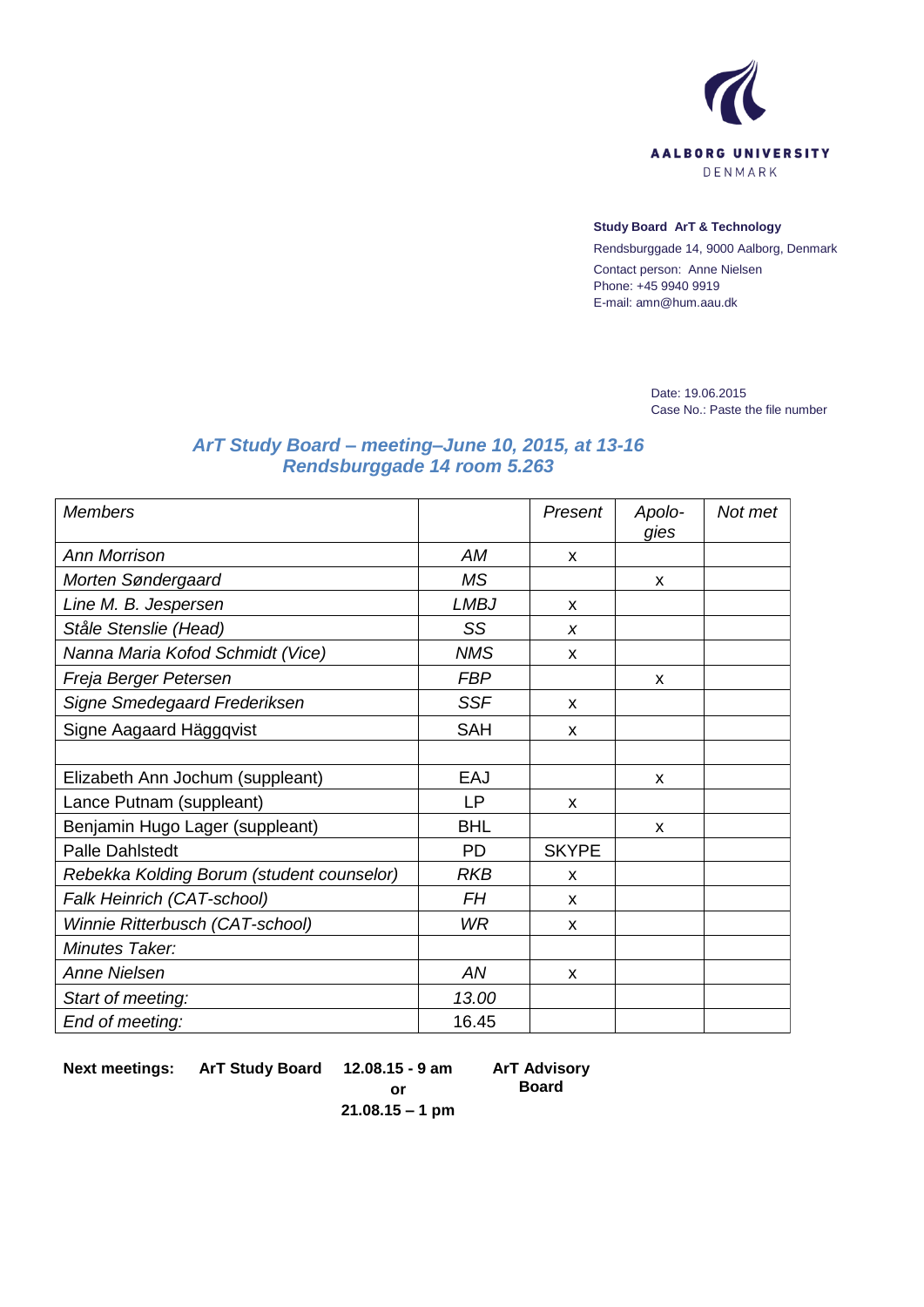

| in | Subject:                                                                                                                                                                                                                                                  |          |            |        |          |
|----|-----------------------------------------------------------------------------------------------------------------------------------------------------------------------------------------------------------------------------------------------------------|----------|------------|--------|----------|
|    |                                                                                                                                                                                                                                                           |          | nformation |        |          |
|    |                                                                                                                                                                                                                                                           | Attached |            | Debate | Decision |
| 1. | Approval of Agenda 10.06.2015.                                                                                                                                                                                                                            |          |            |        |          |
|    | Approved                                                                                                                                                                                                                                                  |          |            |        |          |
| 2. | Approval of Minutes - meeting 15.04.2015                                                                                                                                                                                                                  | X        |            |        |          |
|    | Approved                                                                                                                                                                                                                                                  |          |            |        |          |
| 3. | News:                                                                                                                                                                                                                                                     |          |            |        |          |
|    | <b>Head of Study (SS)</b>                                                                                                                                                                                                                                 |          |            |        |          |
|    | ArT-Lab<br>Semester statistic - Fall 2014 to be discussed                                                                                                                                                                                                 |          |            |        |          |
|    | Guest lecture June 11. Sarah Bay Cheng.                                                                                                                                                                                                                   |          |            |        |          |
|    | SS has been offered a new part time job as head of PNEK -<br>Produksjonsnettverk for Elektronisk Kunst, www.pnek.org in Norway                                                                                                                            |          |            |        |          |
|    | ArT-Lab                                                                                                                                                                                                                                                   |          |            |        |          |
|    | At the beginning of the semester a longer meeting for all students<br>should be conducted. Purpose: to present teachers, facilities, quick<br>guide to academic expectations, safety regulations and how to use<br>the different Labs and facilities etc. |          |            |        |          |
|    | All equipment ought to be on-line and possible to book by students in<br>advance.                                                                                                                                                                         |          |            |        |          |
|    | The ArT board suggest that there is hired one person as ArT-Lab<br>staff. SS will contact the department for a solution.                                                                                                                                  |          |            |        |          |
|    | Students have experienced issues with borrowing equipment from the<br>Art-lab. SS will follow up.                                                                                                                                                         |          |            |        |          |
|    | Budget for the FAB-lab has been settled - 110.000 kr. for buying<br>equipment.                                                                                                                                                                            |          |            |        |          |
|    | LMBJ – make a plan for buying material for the FAB-lab.                                                                                                                                                                                                   |          |            |        |          |
|    | Move fast forward and buy the stuff – give the students training so it<br>can be used in the ArT-Lab. Buy as much as we can before semes-<br>terstart. SS will contact IT department.                                                                     |          |            |        |          |
|    | There will be some extra hours due to higher STÅ numbers.                                                                                                                                                                                                 |          |            |        |          |
|    | Semester statistics has been sent out for information.                                                                                                                                                                                                    |          |            |        |          |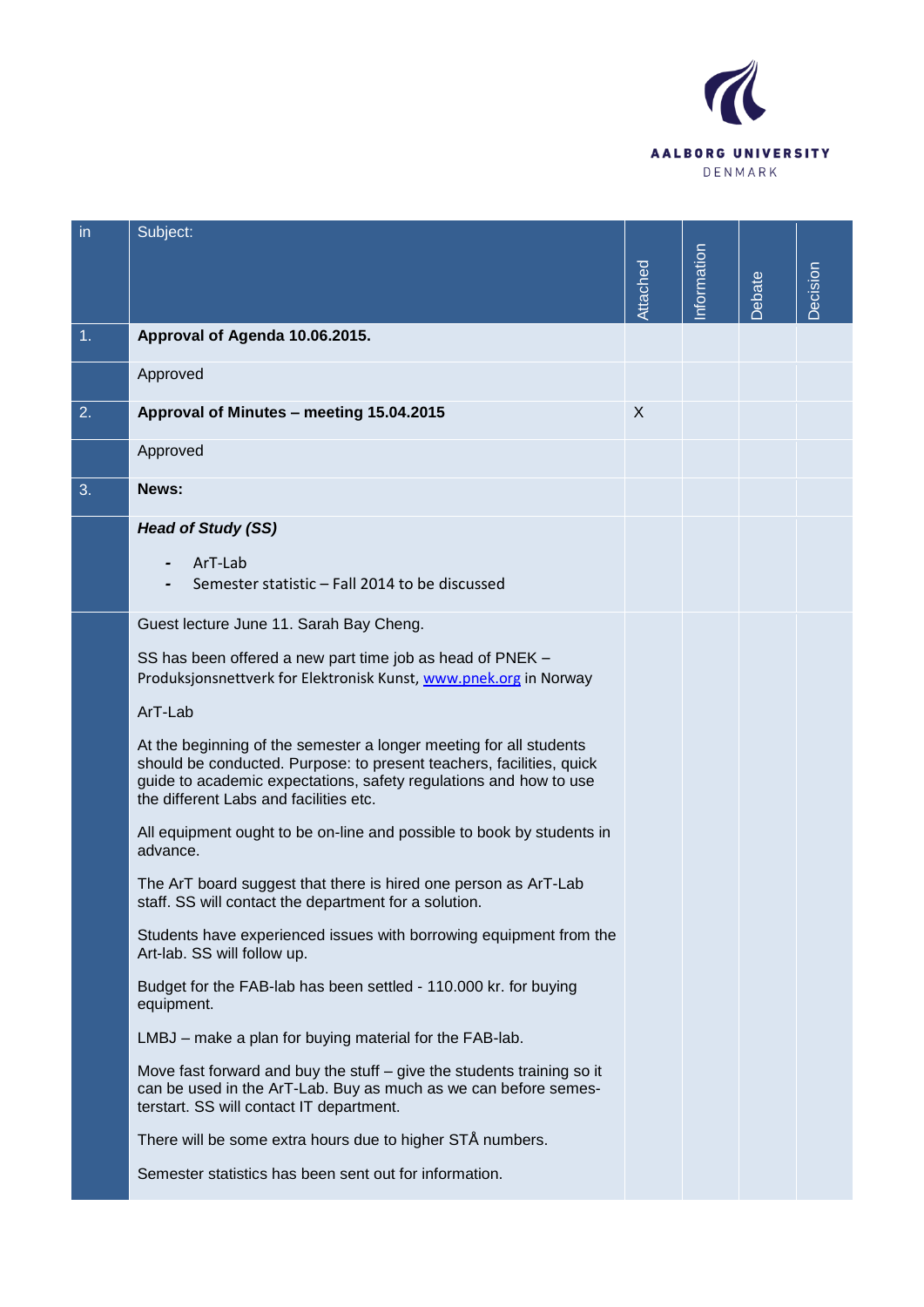

|    | - Relate (SS)                                                                                                                                                                                                                                                                                                                                                                                                                                                                                                                |   |  |  |
|----|------------------------------------------------------------------------------------------------------------------------------------------------------------------------------------------------------------------------------------------------------------------------------------------------------------------------------------------------------------------------------------------------------------------------------------------------------------------------------------------------------------------------------|---|--|--|
|    | No news                                                                                                                                                                                                                                                                                                                                                                                                                                                                                                                      |   |  |  |
|    | - Students                                                                                                                                                                                                                                                                                                                                                                                                                                                                                                                   |   |  |  |
|    | Complaint from students that other students have access for their<br>group room.                                                                                                                                                                                                                                                                                                                                                                                                                                             |   |  |  |
|    | Several solutions were discussed – until further it was decided to<br>observe how it will function next semester.                                                                                                                                                                                                                                                                                                                                                                                                            |   |  |  |
|    | Regarding the exhibition: there were comments about the missing<br>booklet. The booklet should be present at the exhibition opening. Also<br>the overview plan for the exhibition should be better.                                                                                                                                                                                                                                                                                                                          |   |  |  |
|    | Time for exhibition - Day 1: 16.00-22.00 OK Day 2: 12.00-17.00<br>didn't work. Both exhibition days should be in the evening.                                                                                                                                                                                                                                                                                                                                                                                                |   |  |  |
|    | SS suggest that the exhibition will be discussed at a teacher meeting<br>in fall 2015.                                                                                                                                                                                                                                                                                                                                                                                                                                       |   |  |  |
|    | - Students Supervisors (NMKS/RKB)                                                                                                                                                                                                                                                                                                                                                                                                                                                                                            |   |  |  |
|    | Studying abroad. The length of study abroad should be only 1 semes-<br>ter (from the Study regulation). However, it is always possible to seek<br>for dispensation. The Dimensioning reform calculate the grade point<br>average of the number and ECTS to enter a master degree. As stud-<br>ies abroad are not graded it is therefore not a good idea to be abroad<br>more than one semester. It makes it difficult to choose other master<br>programs than the one students are given the privileged right to en-<br>ter. |   |  |  |
|    | The student supervisors will arrange a meeting to inform students<br>about the possibilities.                                                                                                                                                                                                                                                                                                                                                                                                                                |   |  |  |
|    | - CAT-school (FH/WRB)                                                                                                                                                                                                                                                                                                                                                                                                                                                                                                        |   |  |  |
|    | No news.                                                                                                                                                                                                                                                                                                                                                                                                                                                                                                                     |   |  |  |
| 4. | <b>Video</b>                                                                                                                                                                                                                                                                                                                                                                                                                                                                                                                 |   |  |  |
|    | Julija Spicina won - SS will contact her.                                                                                                                                                                                                                                                                                                                                                                                                                                                                                    |   |  |  |
| 5. | Proposal about "Studieenhedsbevillingen"                                                                                                                                                                                                                                                                                                                                                                                                                                                                                     | X |  |  |
|    | The study board has put 60.000 in the ArT budget for next years se-<br>mester accounts.                                                                                                                                                                                                                                                                                                                                                                                                                                      |   |  |  |
|    | Suggestion: The semester accounts are transformed into an account<br>for Activities+Teaching Materials                                                                                                                                                                                                                                                                                                                                                                                                                       |   |  |  |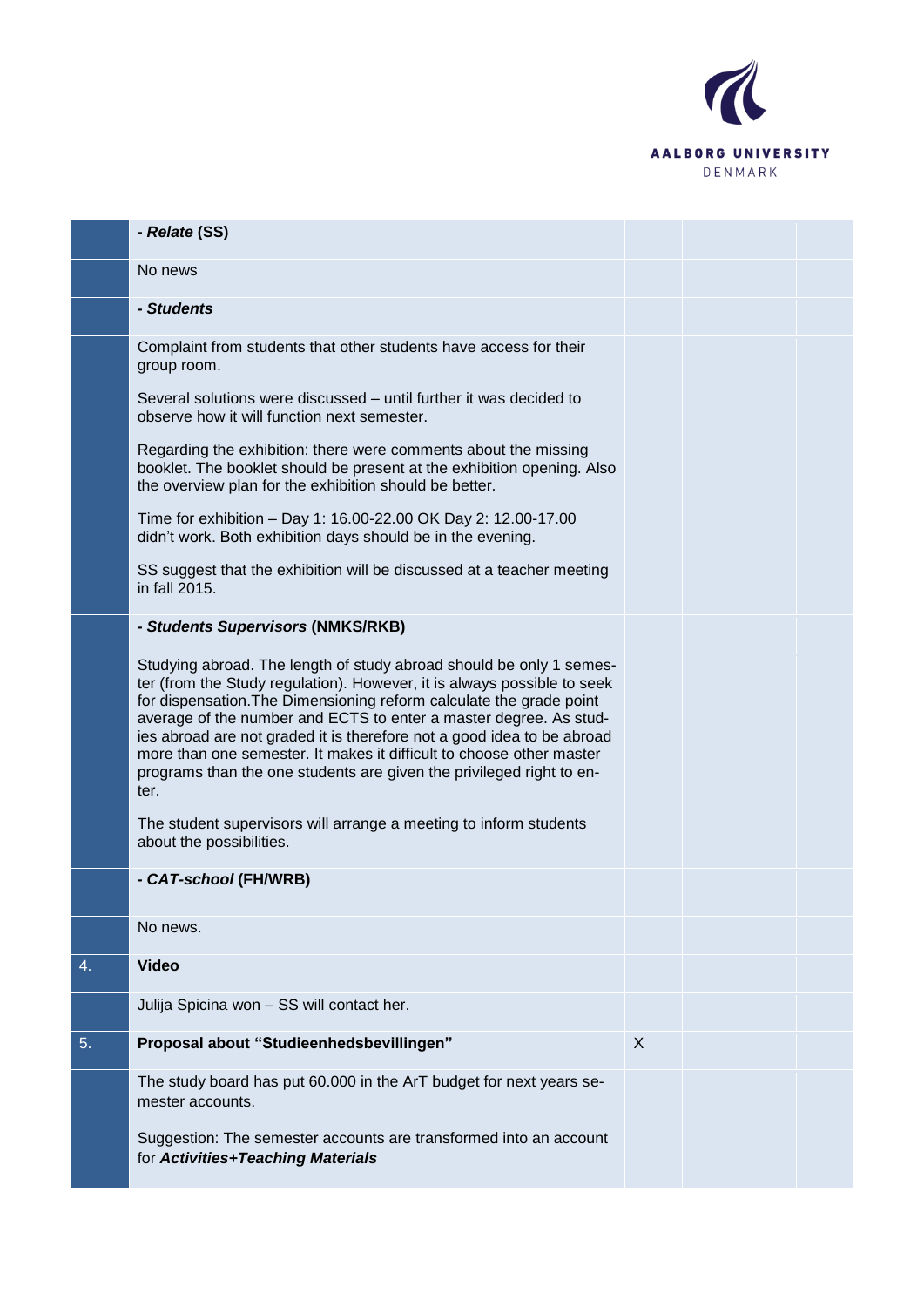

| Purpose:                                                                                                                                                                                                                                                                                                                                                                                                                                                                                                                                                                                                                                                                                                                                                                                                                                      |  |  |
|-----------------------------------------------------------------------------------------------------------------------------------------------------------------------------------------------------------------------------------------------------------------------------------------------------------------------------------------------------------------------------------------------------------------------------------------------------------------------------------------------------------------------------------------------------------------------------------------------------------------------------------------------------------------------------------------------------------------------------------------------------------------------------------------------------------------------------------------------|--|--|
| Focus on collaboration with external partners in the form of<br>$\bullet$<br>various activities: visits to galleries/events/artists/industries<br>Focus on workshop-like, practical activities in relation to<br>$\bullet$<br>smaller course modules, which will strengthen the students<br>practical skills<br>Introduce students to more and professional materials<br>$\bullet$<br>Attention and focus on high quality materials in exercises<br>and workshops<br>Investments in tools/materials that can be useful for future<br>$\bullet$<br>semesters too, will not have to come out of one semesters<br>account. Example: this account could pay for materials we<br>need every year for the exam: easels, lamps etc.<br>This proposal will save Anne alot of work: she will not have<br>$\bullet$<br>to manage refunds to all groups. |  |  |
|                                                                                                                                                                                                                                                                                                                                                                                                                                                                                                                                                                                                                                                                                                                                                                                                                                               |  |  |
| Each semester get funding for a visit a location relevant for the se-<br>mester approx. 5000,-                                                                                                                                                                                                                                                                                                                                                                                                                                                                                                                                                                                                                                                                                                                                                |  |  |
| That could be:                                                                                                                                                                                                                                                                                                                                                                                                                                                                                                                                                                                                                                                                                                                                                                                                                                |  |  |
| ArT1: Artist visit/supplement funding for RUS trip -<br>other?                                                                                                                                                                                                                                                                                                                                                                                                                                                                                                                                                                                                                                                                                                                                                                                |  |  |
| ArT2: AiC trip to i.e. Arhus                                                                                                                                                                                                                                                                                                                                                                                                                                                                                                                                                                                                                                                                                                                                                                                                                  |  |  |
| ArT3: HAT trip to i.e. Arhus                                                                                                                                                                                                                                                                                                                                                                                                                                                                                                                                                                                                                                                                                                                                                                                                                  |  |  |
| ArT4: supplement funding for Study Trip                                                                                                                                                                                                                                                                                                                                                                                                                                                                                                                                                                                                                                                                                                                                                                                                       |  |  |
| ArT5: Artist/Industry visit                                                                                                                                                                                                                                                                                                                                                                                                                                                                                                                                                                                                                                                                                                                                                                                                                   |  |  |
| ArT6: Supplement funding for Bachelor projects                                                                                                                                                                                                                                                                                                                                                                                                                                                                                                                                                                                                                                                                                                                                                                                                |  |  |
| The Activities+Teaching Materials Account also pay for:                                                                                                                                                                                                                                                                                                                                                                                                                                                                                                                                                                                                                                                                                                                                                                                       |  |  |
| Print of exhibition catalogue each semester                                                                                                                                                                                                                                                                                                                                                                                                                                                                                                                                                                                                                                                                                                                                                                                                   |  |  |
|                                                                                                                                                                                                                                                                                                                                                                                                                                                                                                                                                                                                                                                                                                                                                                                                                                               |  |  |
| Organisation:                                                                                                                                                                                                                                                                                                                                                                                                                                                                                                                                                                                                                                                                                                                                                                                                                                 |  |  |
| Semester coordiator plan the semester visit -budget max dkr 5000 -                                                                                                                                                                                                                                                                                                                                                                                                                                                                                                                                                                                                                                                                                                                                                                            |  |  |
|                                                                                                                                                                                                                                                                                                                                                                                                                                                                                                                                                                                                                                                                                                                                                                                                                                               |  |  |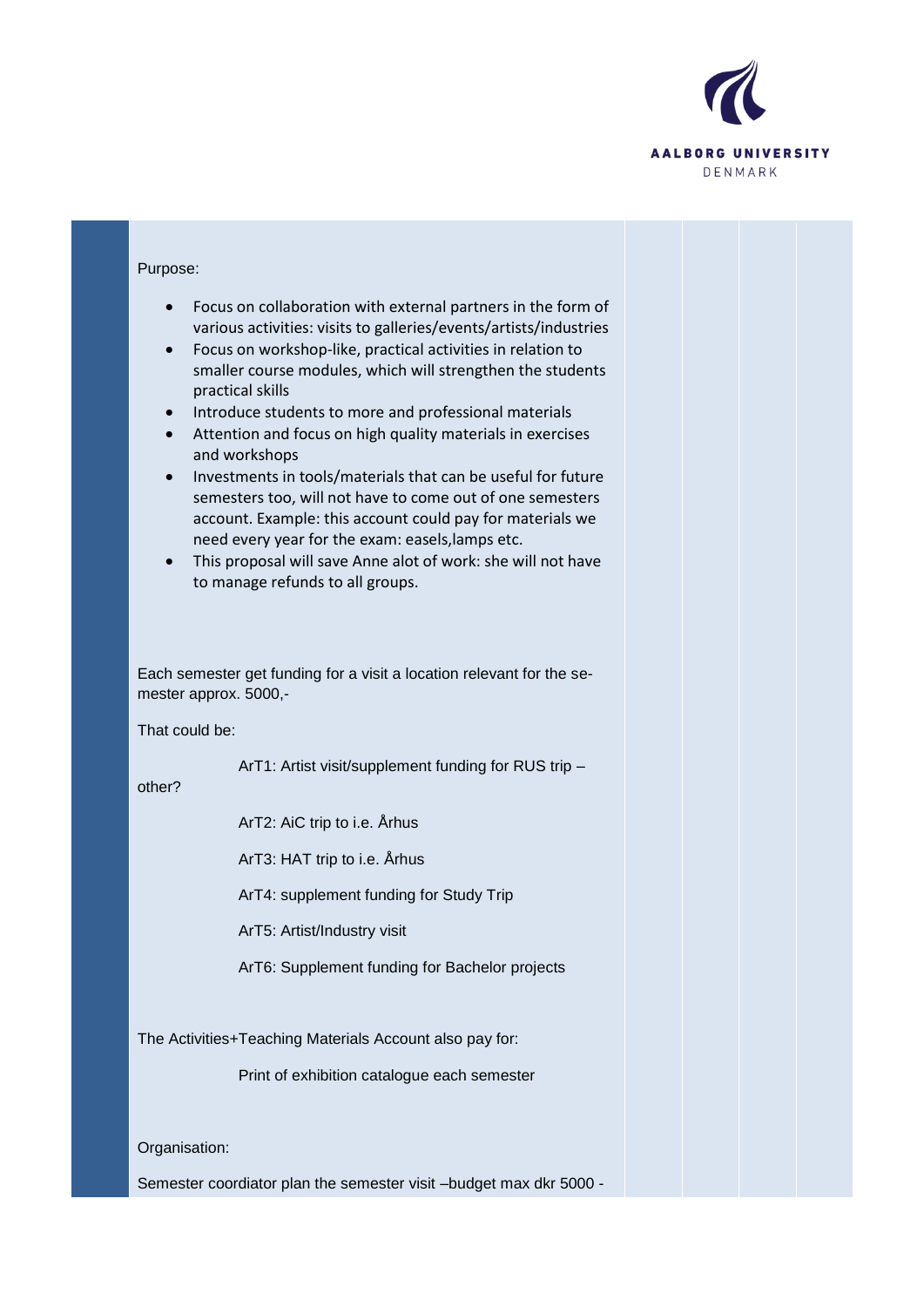

|    | and submit the plan+budget together with semester guide.                                                                                                                  |   |  |  |
|----|---------------------------------------------------------------------------------------------------------------------------------------------------------------------------|---|--|--|
|    | Module coordinators plan teaching activities and make a budget for<br>needed materials. Budget max in total pr. Semester 3500dkr. Submit<br>together with semester guide. |   |  |  |
|    | 4500,- pr semester pays print of exhibition catalogue.                                                                                                                    |   |  |  |
|    | Excess money pays for materials for the Art Labs.                                                                                                                         |   |  |  |
|    | The suggestion was approved from fall15.                                                                                                                                  |   |  |  |
| 6. | Selvevaluering                                                                                                                                                            | X |  |  |
|    | An evaluation board is to approve the "selvevalueringsrapport" that<br>has been sent out.                                                                                 |   |  |  |
|    | The participants in the self evaluation meeting are                                                                                                                       |   |  |  |
|    | External: Maria Hallström Reimer, Malmø                                                                                                                                   |   |  |  |
|    | Potential employer: Johanne Priem Bugge, Aalborg                                                                                                                          |   |  |  |
|    | Comments to report draft:                                                                                                                                                 |   |  |  |
|    | It was decided to re-count the number of D-VIP including guest<br>lecturers                                                                                               |   |  |  |
|    | It was suggested to include a comment regarding Lack of Associated<br>Professors and to recommend to hire qualified Associated Professors                                 |   |  |  |
|    | Important to mention:                                                                                                                                                     |   |  |  |
|    | that there is an ArT Alumni in the advisory board<br>$\blacksquare$<br>Mixed skillset in the advisory board - national and interna-<br>-<br>tional.                       |   |  |  |
|    | The board is meeting August 26 at 12.30. FH, WBR, SS, NKS, LMBJ,<br>AN,                                                                                                   |   |  |  |
|    | The Study Board decided to invite teachers and students to the meet-<br>ing (moodle).                                                                                     |   |  |  |
| 7. | <b>Fall Semester 2015</b>                                                                                                                                                 | X |  |  |
|    | <b>Requisitions</b>                                                                                                                                                       |   |  |  |
|    | Coordinators for Fall 2015:                                                                                                                                               |   |  |  |
|    | ArT1 Betty Li Meldgaard (not confirmed reemployment)                                                                                                                      |   |  |  |
|    | ArT3 Lance Putnam                                                                                                                                                         |   |  |  |
|    | ArT5 Elizabeth Ann Jochum                                                                                                                                                 |   |  |  |
|    |                                                                                                                                                                           |   |  |  |